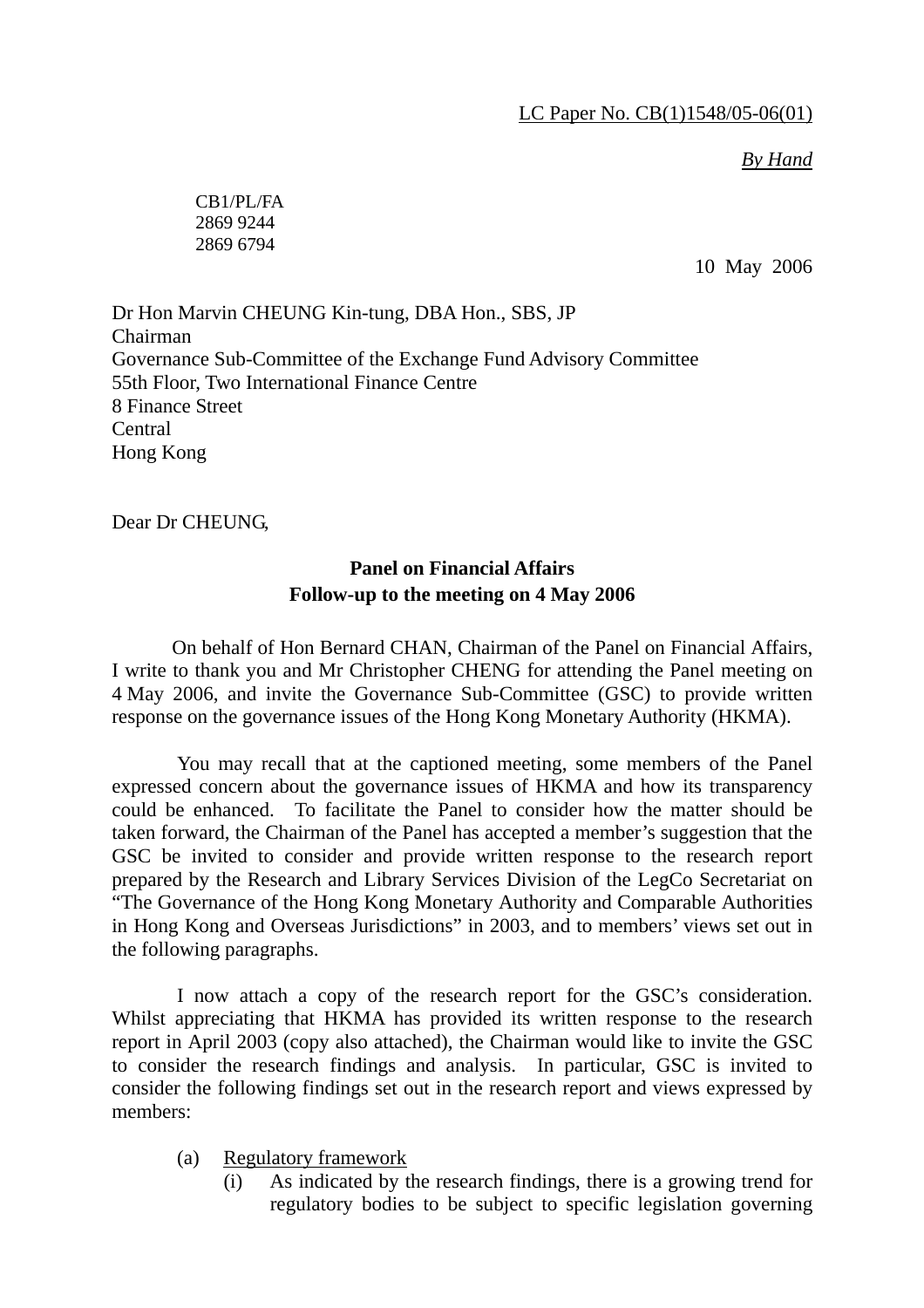their operations, including their powers and functions (paragraph 108.4 of the research report); and

- (ii) Under the existing arrangement, the powers, functions and responsibilities of the Monetary Authority are set out in different ordinances, including the Exchange Fund Ordinance (Cap.66), Banking Ordinance (Cap. 155), Deposit Protection Scheme Ordinance (Cap. 581), Clearing and Settlement Systems Ordinance (Cap. 584), and other relevant ordinances. Some members consider this arrangement unsatisfactory and suggest that a new piece of legislation be enacted to set out clearly the powers, functions and responsibilities of HKMA, its governance structure and accountability arrangements.
- (b) Funding mechanism
	- (i) There are five funding mechanisms identified in the bodies covered by the research report, but HKMA is the only one which is financed by foreign exchange reserves (paragraphs 108.13 to 108.15 of the research report);
	- (ii) Some members remain concerned about the existing practice under which HKMA, as an integral part of the Government, is not subject to the resource allocation mechanism applicable to other government departments. In this connection, they note that HKMA has five main functions: maintaining the stability of the Hong Kong dollar; promoting the safety of Hong Kong's banking system; managing the Exchange Fund; maintaining and developing Hong Kong's financial infrastructure; and promoting Hong Kong's status as an international financial centre. They suggest that consideration be given to revise the funding mechanism of HKMA to the effect that the expenditure involved in performing its function related to the management of the Exchange Fund be charged to the Exchange Fund, and the expenditure involved in performing its other functions be subject to the resource allocation mechanism applicable to other government departments;
	- (iii) Some members are of the view that consideration should be given to enhance HKMA's transparency without affecting its operations. In this connection, further details of HKMA's annual budget should be disclosed; and
	- (iv) In connection with item (iii) above, HKMA should follow the example of the Securities and Futures Commission to present its annual budget, before the commencement of each financial year, to the Panel on Financial Affairs.
- (c) Remuneration of senior executives
	- (i) As indicated by the research findings, the remuneration level of the Chief Executive of HKMA (CE/HKMA) is the highest among the heads of the bodies covered by the research report (page 124 of